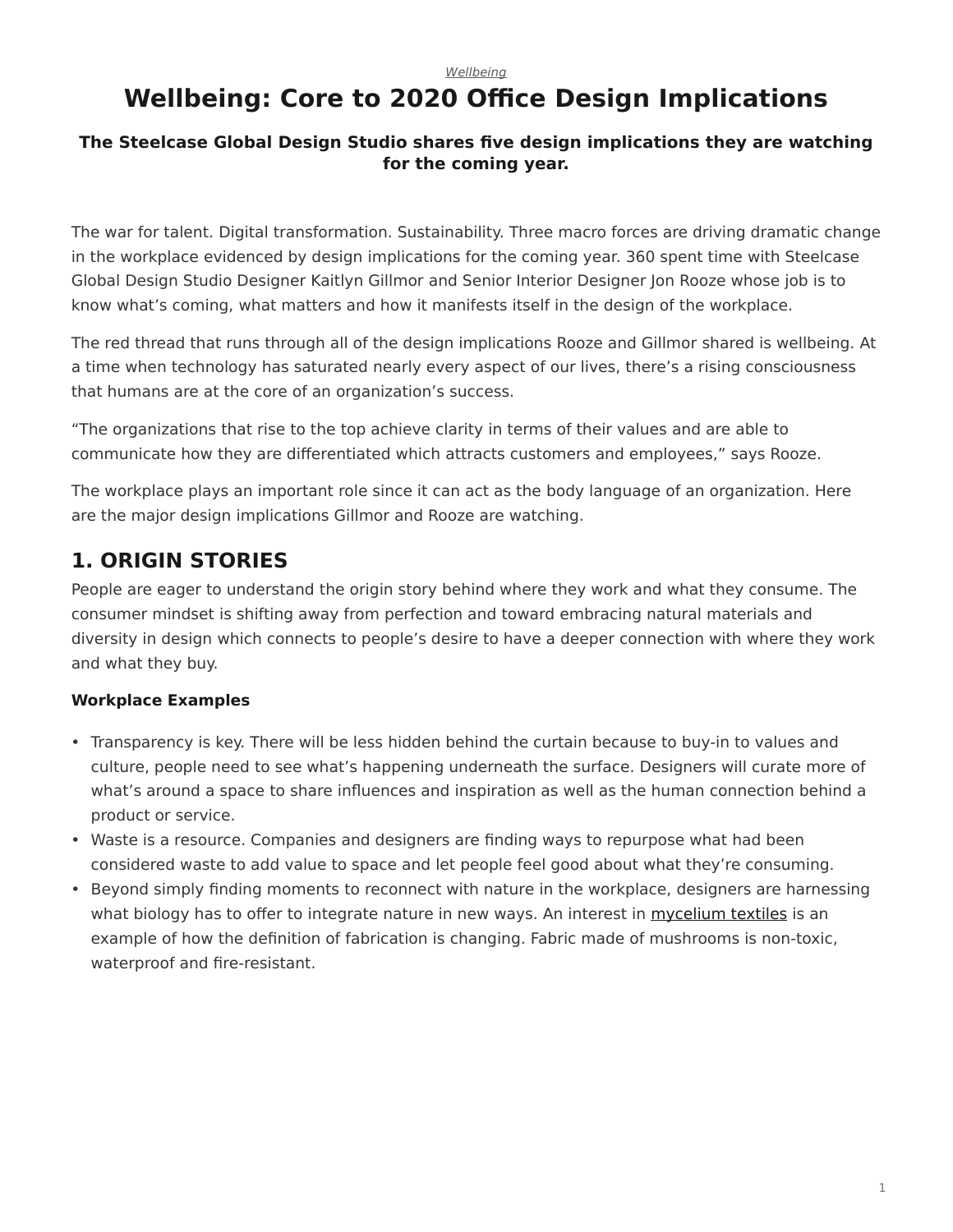## **2. CONNECTED CULTURE**

When you add the [importance of talent](https://www.steelcase.com/asia-en/research/articles/topics/culture/talent-search/) to the rise of burnout and [loneliness](https://www.steelcase.com/asia-en/research/articles/topics/collaboration/five-ways-office-can-help-combat-loneliness/), it's easy to see how the workplace is an opportunity to build communities connected by a shared culture. Space is a way for people to walk into work and immediately see a company's values.

#### **Workplace Examples**

- Large overarching brands that used to let their consumer-facing products speak for themselves are now stepping forward with a clear corporate message. People no longer separate customer experience from a company's cultural values.
- Organizations are putting increased emphasis on how people feel and work better when wellbeing is supported holistically. Instead of just offering a gym or healthy food options, companies are looking at how lighting, materiality, color, [social spaces](https://www.steelcase.com/asia-en/research/topics/social-office-spaces/) and other elements of the work experience help people feel good.

### **3. SOCIAL MEDIUM**

The "retail apocalypse" closed 12,000 stores in the last decade. Those that have reinvented themselves are creating a theatrical, social experience to draw in customers. They are focusing on becoming a destination that groups of people want to visit together.

#### **Workplace Examples**

- People are innately social animals. They are increasingly heading into the office to work with others — teamwork is increasing with no signs of slowing. Office design is moving away from gimmicks like ball pits and beer fridges, and toward impactful spaces and tools that encourage and enhance collaborative work.
- The workplace is being intentionally designed to support teamwork, but also to support the crosspollination of ideas outside of teams. "Humans have to be intentional about how they step back from their perspective to avoid groupthink and foster innovation," says Gillmor.

### **4. FRICTIONLESS ENVIRONMENTS**

Time is the new luxury. Technology is being layered into the workplace to augment the environment helping people focus, prioritize time and offload non-value add tasks. More and more, both analog and digital elements are being designed to make things effortlessly easy.

#### **Workplace Examples**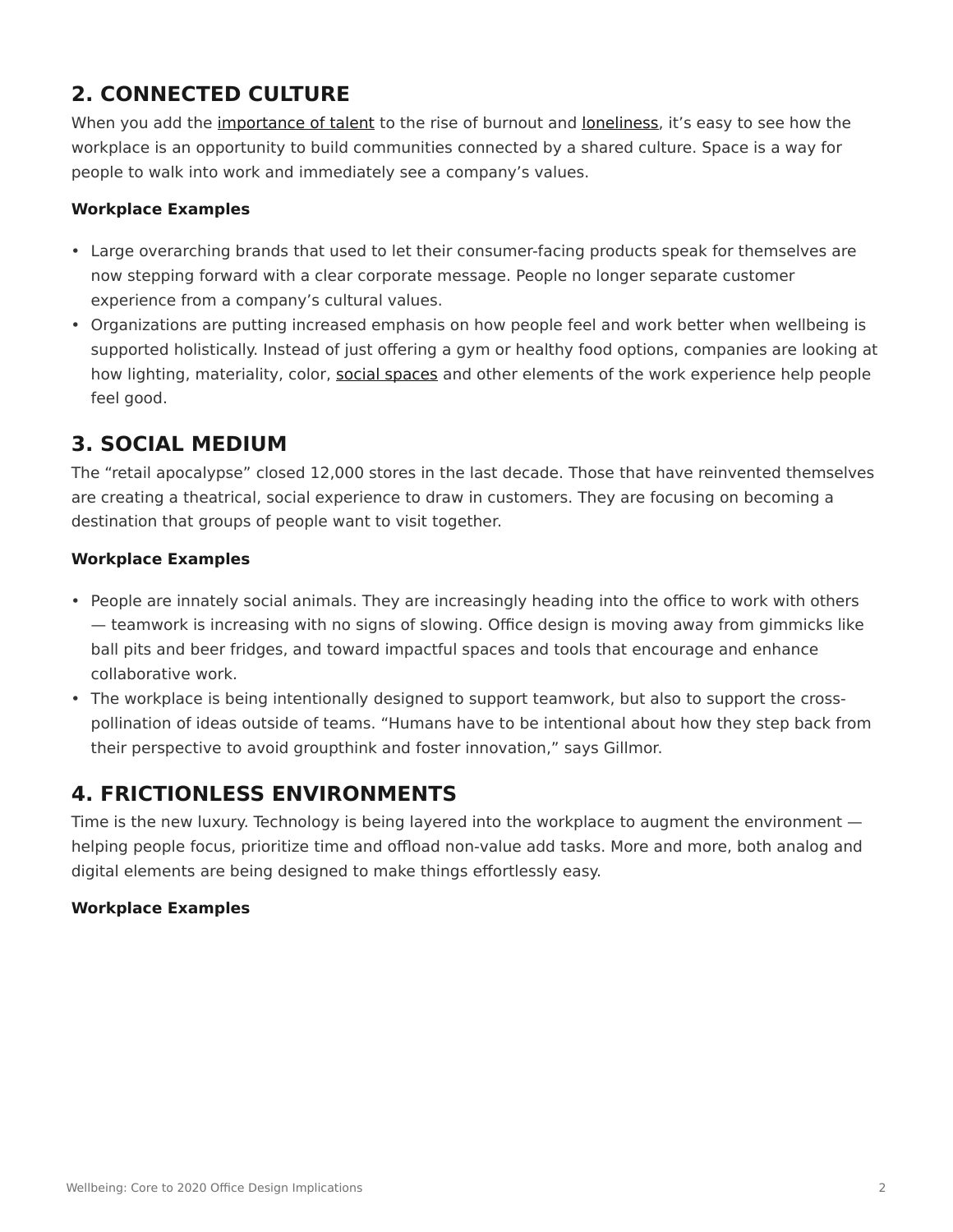Furniture is being created for the office that lets teams easily reconfigure it in the moment. (ex. [Steelcase Flex Collection\)](https://www.steelcase.com/asia-en/products/panels/steelcase-flex-collection/)

Walking into an office space, a digital assistant automatically books the space for you (it can release it as well if you don't show up).

Innovation in materials science created the [SILQ office chair](https://www.steelcase.com/asia-en/products/office-chairs/silq/) which responds to the inputs your body gives it with only one adjustment — height.

Retail experiences allow you to use a QR code to decide what you want to try on and it's added to a fitting room.

### **5. MAKE YOUR MARK**

There are less one-size-fits-all experiences at work. More and more designers are reimagining the workplace to be more personal and more seamlessly responsive to individuals and teams.

### **Workplace Examples**

- More and more [collaborative spaces](https://www.steelcase.com/asia-en/office-renaissance/) are not owned by individuals or teams. Yet, designers are finding ways to let people put their own stamp on these shared spaces. Personalization is less about knickknacks and more about performance — empowering people to move a table, chair or light to make the space more functional for their work style.
- AI and other digital tools are allowing organizations to provide better products for their customers and better experiences for their employees.

"There is this balance developing between curating an experience for employees and customers that reflects and communicates a company's values, and building trust by providing opportunities for people to express their identity and create a sense of belonging," says Gillmor.

In 2020, keep an eye out for more design elements that support how people feel, think and move. You'll see more transparency from brands and products, more ways to make meaningful connections and build relationships, more ways to make life easier at work and more ways to make things personal.

### **Featured Products**

**[+About Steelcase](https://www.steelcase.com/asia-en/about/steelcase/our-company/)**

**+Customer Care**

**+Legal Notices**